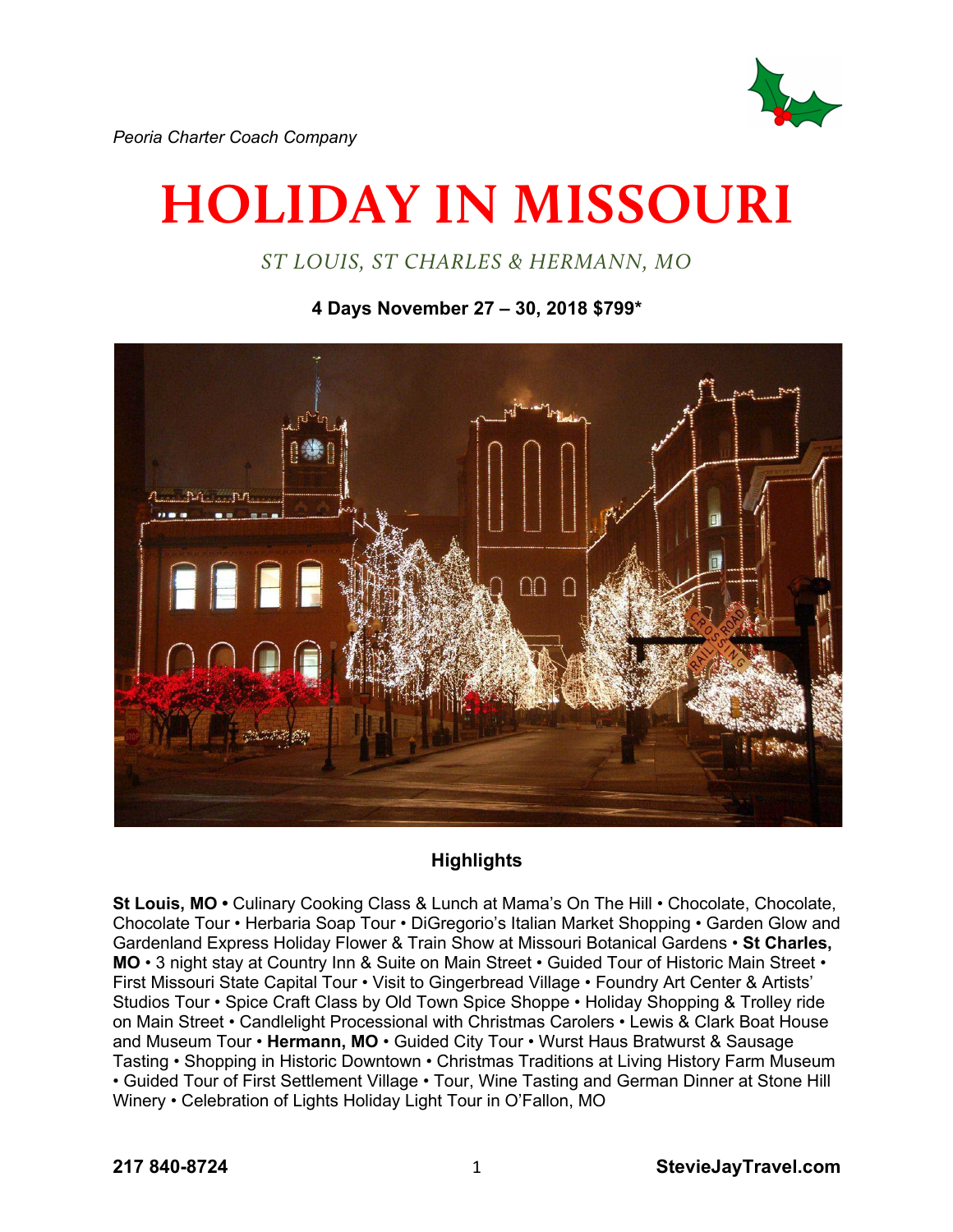

# **HOLIDAY IN MISSOURI**

#### **Introduction**

Welcome in the holiday season by joining us for a **"Holiday in Missouri"** including the diverse ethnic immigrant cities of St Louis, St Charles and Hermann, MO. Discover St Louis' vibrant Italian neighborhood "The Hill". Italians, mainly from the northern Italian region of Lombardy, immigrated and settled in the area staring in the late  $19<sup>th</sup>$  century, attracted by jobs in nearby plants established to exploit deposits of clay discovered by immigrants in the 1830s. With the growth of Italian immigration came the growth in the influence of the Roman Catholic Church St Ambrose in 1903 to serve the recent Lombard immigrants.

Just west of St Louis, is St Charles, a river city with a unique historical perspective. Founded a Les Petites Cotes – The Little Hills, by French Canadian fur trader Louis Blanchette, St Charles grew into a thriving riverfront trading center for a young America. Thousands passed through on their journeys westward, replenishing supplies before departing into new territory. St Charles is a source of historical encounter: the Lewis and Clark Rendezvous, Missouri's First Capital, origin of the Boone's Lick Trail and home of Daniel Boone.

West of St Charles is Hermann, the city founded by the German Settlement Society of Philadelphia in 1837. An early group of settlers were led by George Bayer and Edward Hermann, who bought land and is considered by many to be the founder of the town. The society had almost utopian goals of "heart of German-America" where it could perpetuate traditional German culture and establisha self-supporting colony built around farming commerce and industry. In the 1960s, people began to rebuild the wine industry in the Hermann area. Today, the vineyards and wineries contribute to the agricultural and heritage tourism economies, with winery tours and wine tastings.

#### **Itinerary**

**Day 1 Tuesday, Nov 27: Champaign-Decatur-Springfield St Louis-St Charles, MO**  We depart in the morning for our 2018 holiday motorcoach tour from Champaign and Decatur to St Louis, MO. Arrive at "The Hill", St Louis' Italian neighborhood for our hands-on Culinary Cooking Class with Andrea at **Mama's On The Hill** as we learn to make their house signature dish **"Chicken Spedini"**. After our cooking lesson, we will enjoy this delicious entrée lunch along with a glass of wine and our own handmade Cannoli for dessert. Following lunch, we will tour this wonderful Italian neighborhood with stops at **Chocolate Chocolate Chocolate** for an artisan chocolate tour & shopping, **Herbaria** for a handcrafted soap tour & shopping, and more shopping at **DiGregorio's Italian Market**. Late afternoon, we depart "The Hill" for the **Missouri Botanical Garden.** Celebrate the holiday season with one million dazzling lights at **Garden Glow** and **Gardenland Express Holiday Flower and Train Show.** Will make a quick dinner stop (on your own) before departing for the **Country Inn and Suites** in **St Charles, MO** for our 3 -night stay. *(Breakfast snack, L)*

#### **Day 2 Wednesday, Nov 28: St Charles, MO**

Enjoy a hot continental breakfast (included) at the hotel before we depart for our step-on guided tour, in period costume, of **Historic St Charles Main Street**. St Charles has one of the largest designated Historic Districts in the state of Missouri with buildings dating from 1790 to the late 1800's and lined with gas light and charming restored buildings filled with antiques, crafts and specialty shops. Next, we tour the **First Missouri State Capital** that has been completely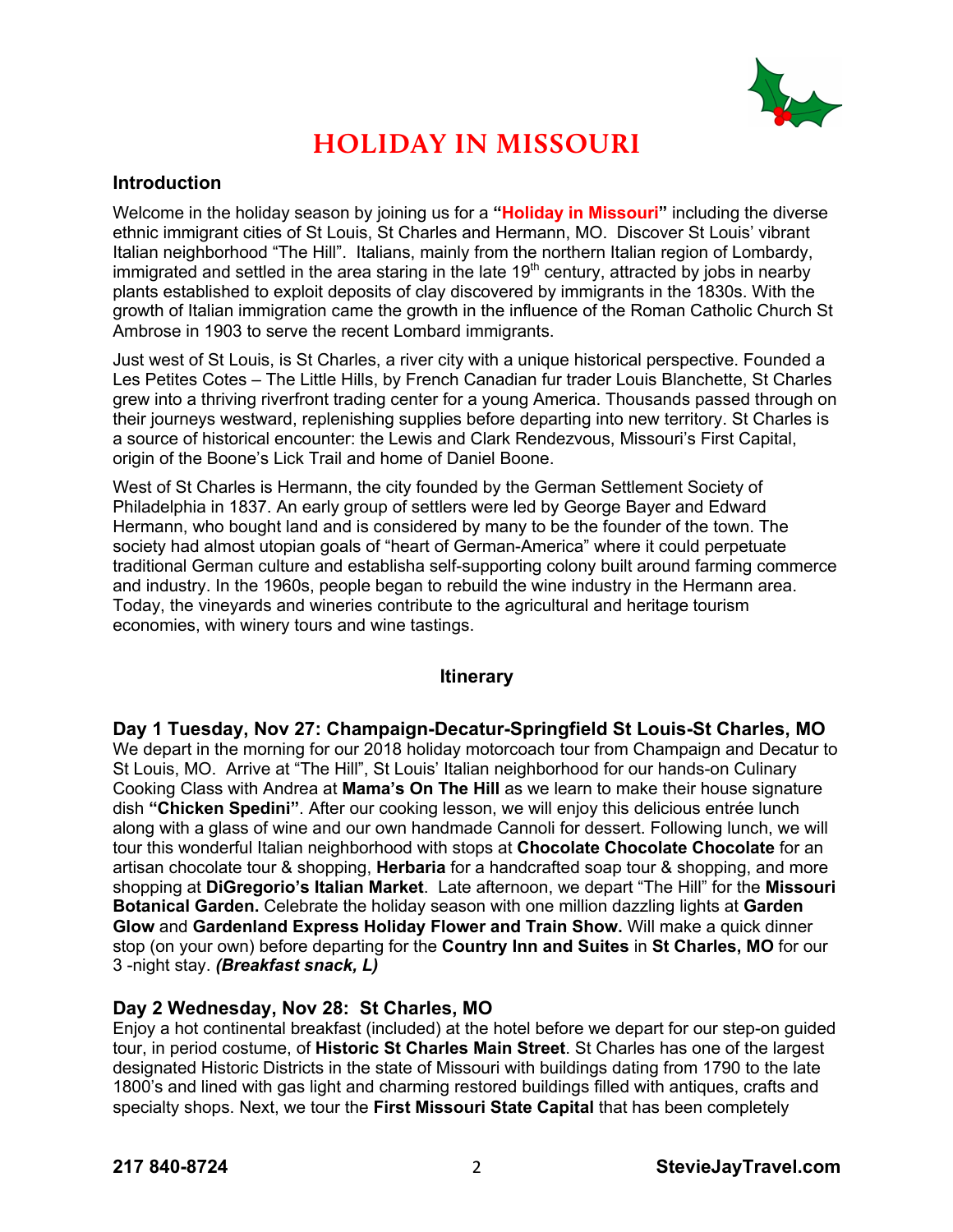

restored and furnished as it appeared from 1821-1826. Following this tour, we will visit the **Gingerbread Village** at Main Street Church where the sugary smells and holiday colors of the Gingerbread creations are sure to bring Christmas cheer. Enjoy lunch (on your own) at one of the many restaurants on Main Street. After lunch, we will visit the **Foundry Art Centre** as we stroll through the art galleries and visit the artists' studios. The artists' work represents a variety of media, including oil painting, printmaking, wheel-throw ceramics, sculpture and watercolor. Mid-afternoon, we will try our own creative hand at a Spice Craft Class presented by Carol of the **Old Town Spice Shoppe**. Late afternoon, choose from taking a Trolley ride down Main Street to shop the many specialty shop on Main Street OR return to the hotel for rest and relaxation before dinner. Dinner (included) tonight will be at **Trailhead Brewing Company** with a surprise visit by one of the **Legends of Christmas**. After dinner, the street is alive with seasonal excitement as Christmas Carolers stroll the streets with Christmas characters, smells of roasting chestnuts filled air and jingle bells can be heard as we continue shopping the stores along the cobblestone Main Street. Cap off the evening of festivities by participating in the **Candlelight Processional**. The **Legends of Christmas** make their way to the gazebo in Kistner Park. Join them in a sing-a-long of traditional Christmas carols lead by St Charles' **Cobblestone Wassaliers**. Late evening, return to the hotel for a night of welcome rest with "sugar plum fairies dancing in our heads"! *(B, D)*

#### **Day 3 Thursday, Nov 29: Hermann, MO**

Enjoy a hot continental breakfast (included) at the hotel before departing for Hermann, Mo. Meet our local step-on-guide to experience the historic heritage and culture of this German village of **Hermann**. Enjoy a complimentary tasting of bratwurst and sausages at the **Hermann Wurst Haus** where Wurstmeister Mike produces 40 varieties of fresh and smoked sausages and bratwurst. Spend time shopping in historic downtown along with lunch (on you own). After lunch, tour **Christmas Traditions** at the **Living History Farm** dedicated to preserving and presenting the unique agricultural, social and economic history of the German immigrants who settled the lower Missouri River Valley in the mid-1800's. Tour the beautiful decorated buildings in the **First Settlement Village** which includes the Schuetzenhalle, the 1790's trading post, the Tradesmen Barn, the Riverboat Captain's House and the Mercantile Gift Shop. Next stop, the **Stone Hill Winery** for a guided tour of the large wine underground cellars, which are the largest series of vaulted cellars in North America. At the conclusion of the winery tour, we will visit one of the historic tasting rooms for tasting samples of award-winning wines and juices. Our German dinner (included) tonight is in the **Vintage Restaurant**, the restored horse barn and carriage house, located on the grounds of the winery. After dinner, we will stop in **O'Fallon, Mo** as our motor coach drives through Fort Zumwalt Park for the viewing of the **Celebrations of Lights** holiday light tour before arriving back at our hotel in St Charles, Mo for a night of rest and relaxation. *(B, D)*

#### **Day 4 Friday, Nov 30: St Charles-Springfield-Decatur-Champaign, IL**

Enjoy a hot continental breakfast (included) at the hotel before departing for our tour of the **Lewis & Clark Boat House and Museum.** Experience the Lewis & Clark Expedition through a National Geographic video. See the replica keel boat and two piroques used by the Lewis & Clark Expedition and walk through an 1804 campsite and St Charles street scene. After our tour, we depart St Charles for home with a lunch stop (included) on our drive as we make our back to Springfield, Decatur and Champaign with *wonderful memories* of our holiday adventure in Missouri. *(B, L)*

Included meals are noted each day with the initials of Breakfast, Lunch, or Dinner.